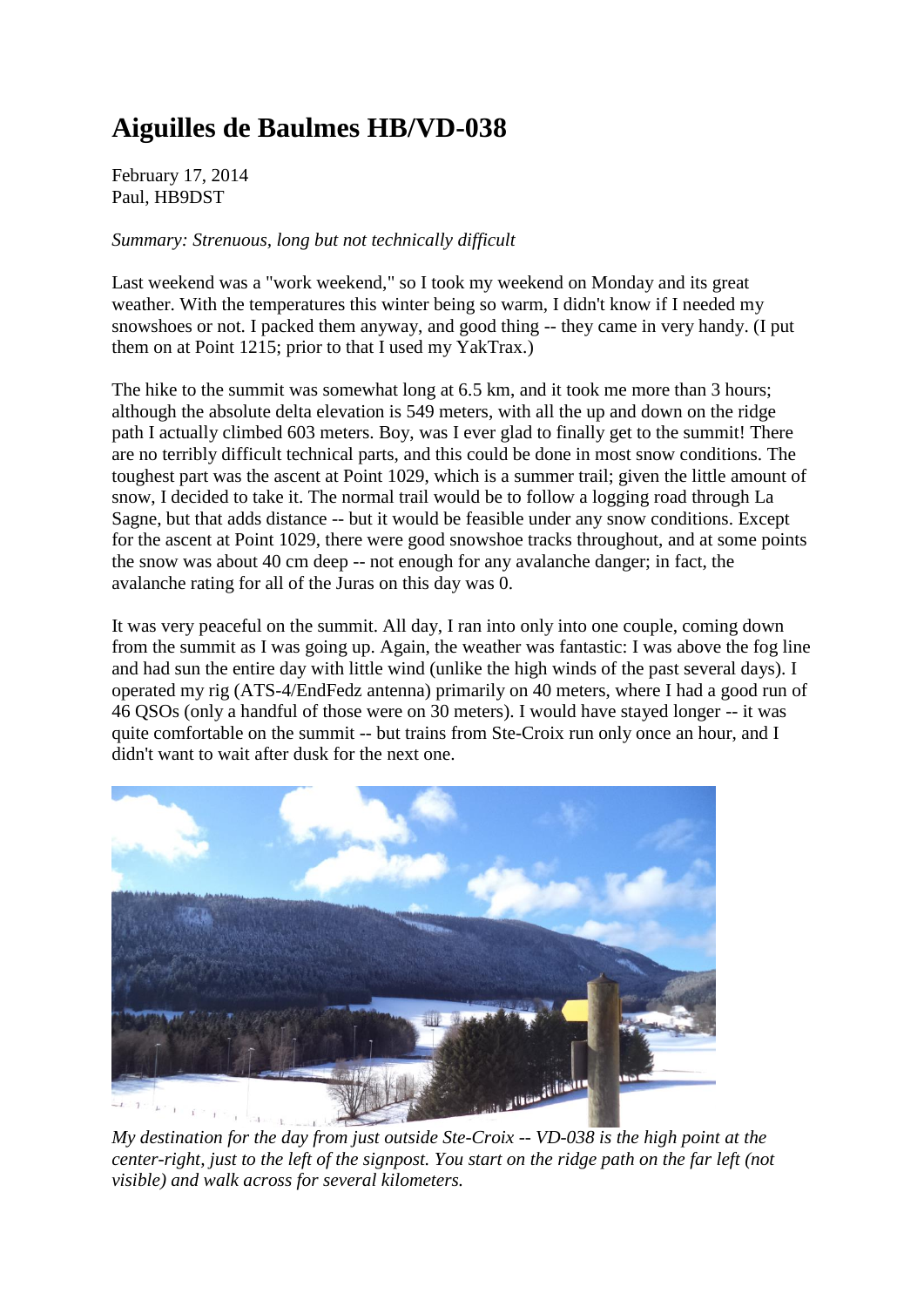

*Although the ridge trail runs right along an extremely steep drop-off to one side, it is not at all dangerous; the trail is very wide in almost all spots.*



*In the distance is Ste-Croix, my point of origination, photo taken from the ridge path.*



*The arms of the summit cross were on the ground. Lightning? Vandalism? Who knows. But they make handy benches for an operating position. Here I have my antenna mast lashed to the remains of the summit cross.*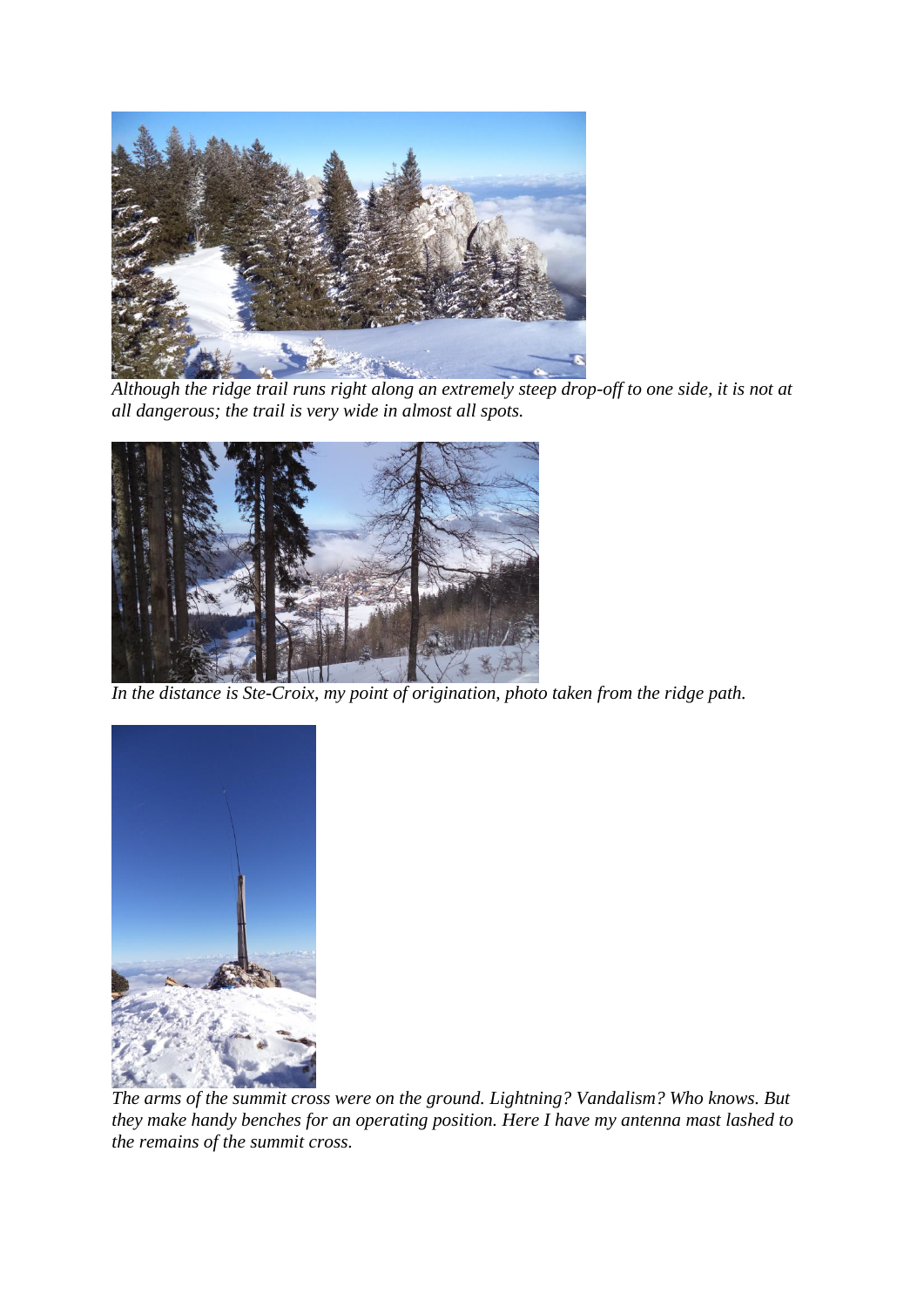